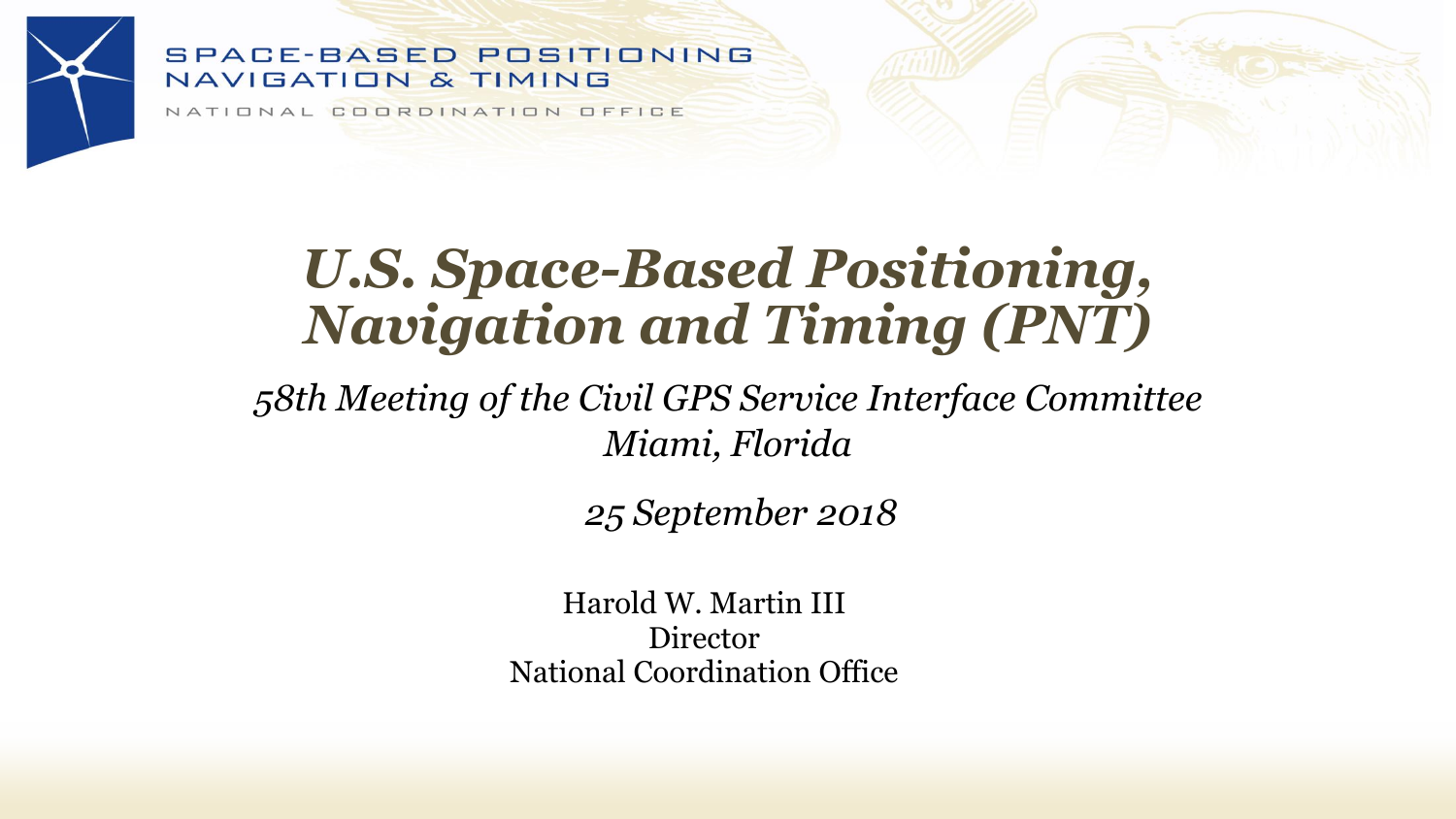

## U.S. Policy



*The U.S. must maintain its leadership in the service, provision, and use of Global Navigation Satellite Systems (GNSS)*

- Continuous, worldwide, free of direct user fees
- Encourage compatibility and interoperability with foreign GNSS services and promote transparency in civil service provisioning
- Operate and maintain constellation to satisfy civil and national security needs
	- Foreign PNT services may be used to augment and strengthen the resiliency of GPS
- Invest in domestic capabilities and support international activities to detect, mitigate and increase resiliency to harmful interference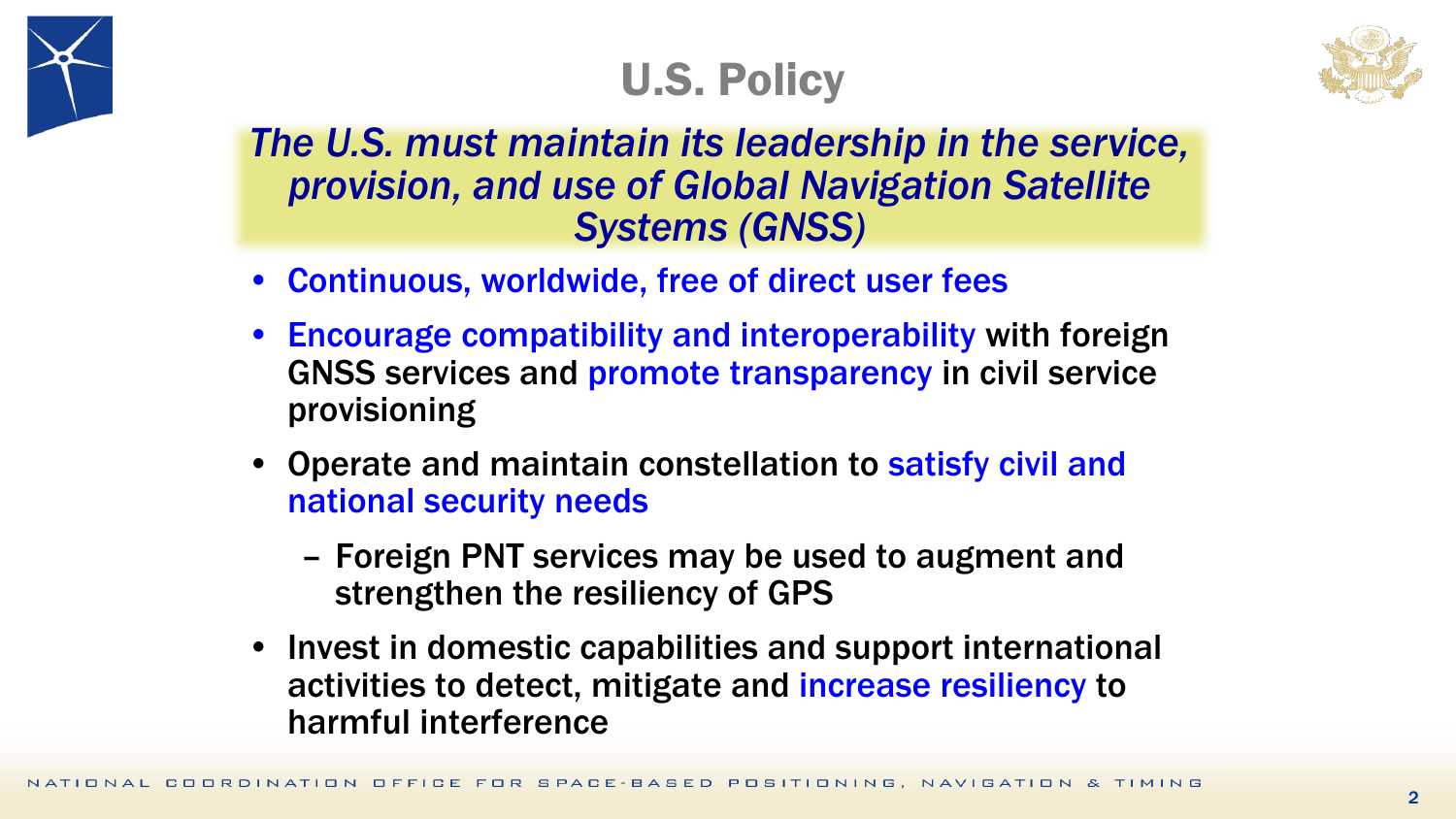### National Space-Based PNT **Organization**





NATIONAL COORDINATION OFFICE FOR SPACE-BASED POSITIONING, NAVIGATION & TIMING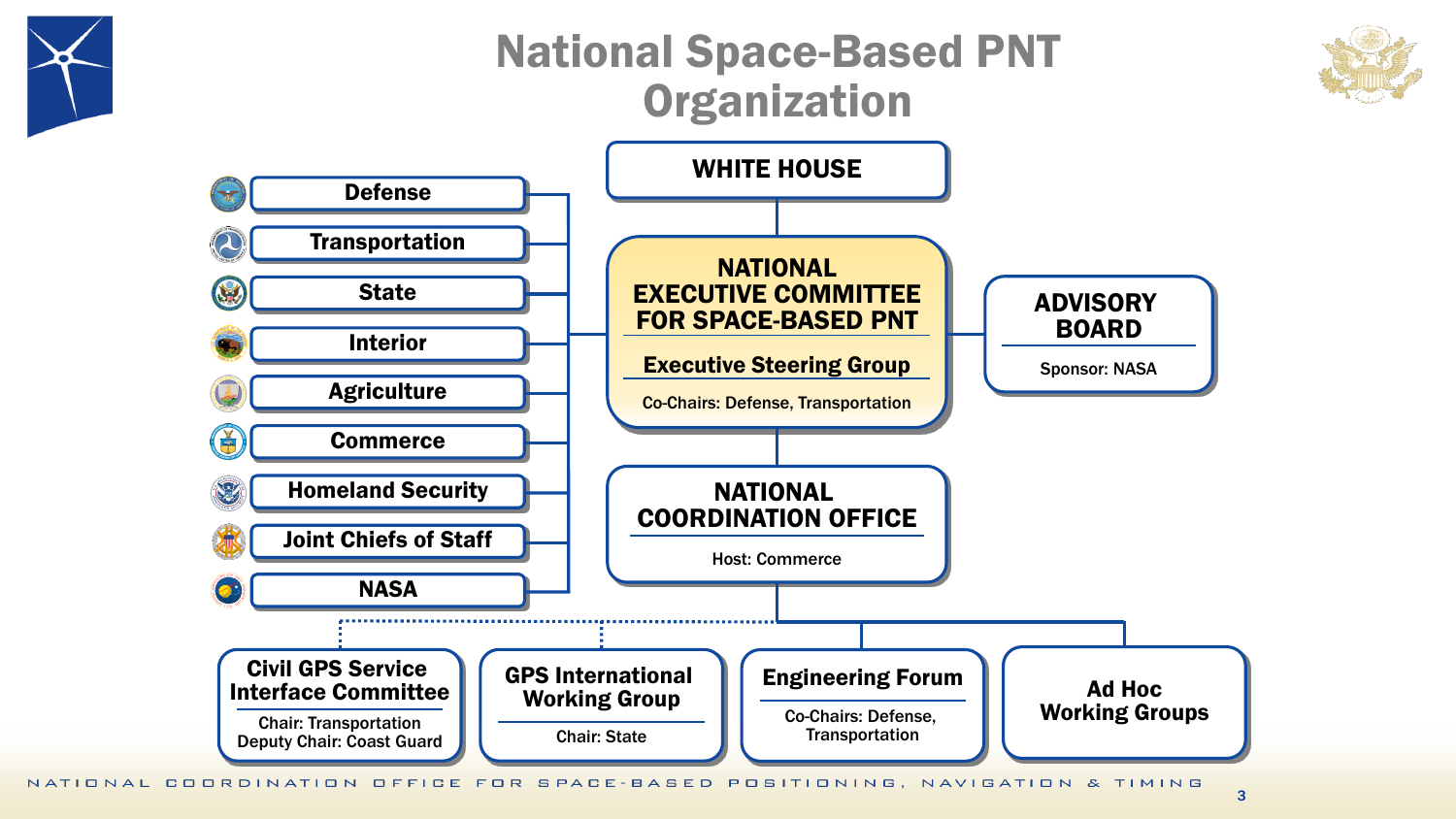



- GPS Sustainment and Modernization
- International Cooperation
- Spectrum Management
- Critical Infrastructure
- PNT Resilience
- Outreach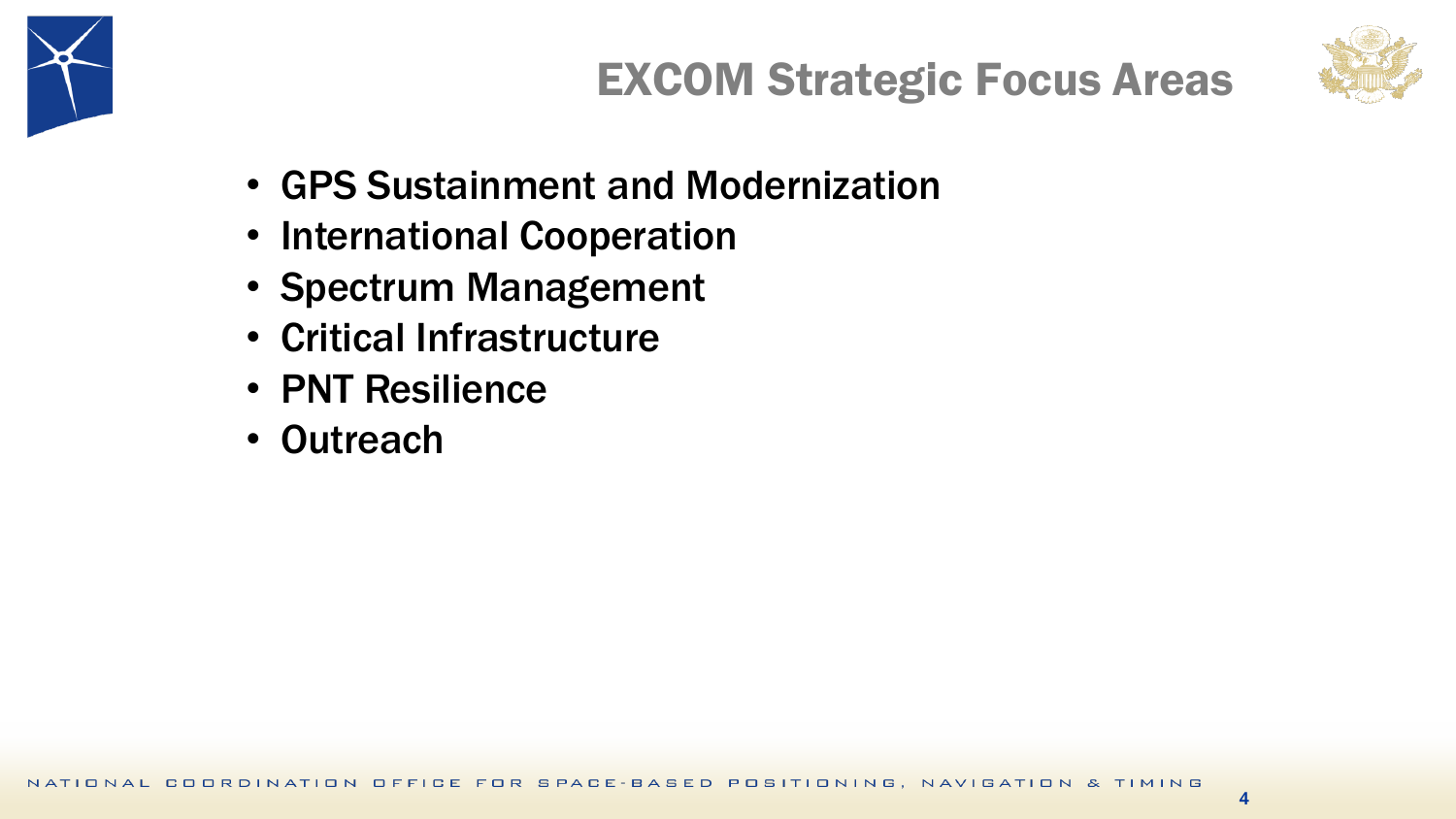

# The Airwaves Are Not Safe



- Computers and the Internet: Once Upon a Time…
	- A GPS receiver is more computer than radio…
- GPS relies on spectrum no longer a safe haven
- GPS receivers lack cyber resilience
- Policy directs PNT resiliency (NSPD-39, PPD-4, PPD-21)
- Jan 6, 2017 DHS released Best Practices document now available on GPS.gov:

*"Improving the Operation and Development of Global Positioning System (GPS) Equipment Used by Critical Infrastructure"*

### *Protect GPS and Critical Infrastructure that Relies on GPS*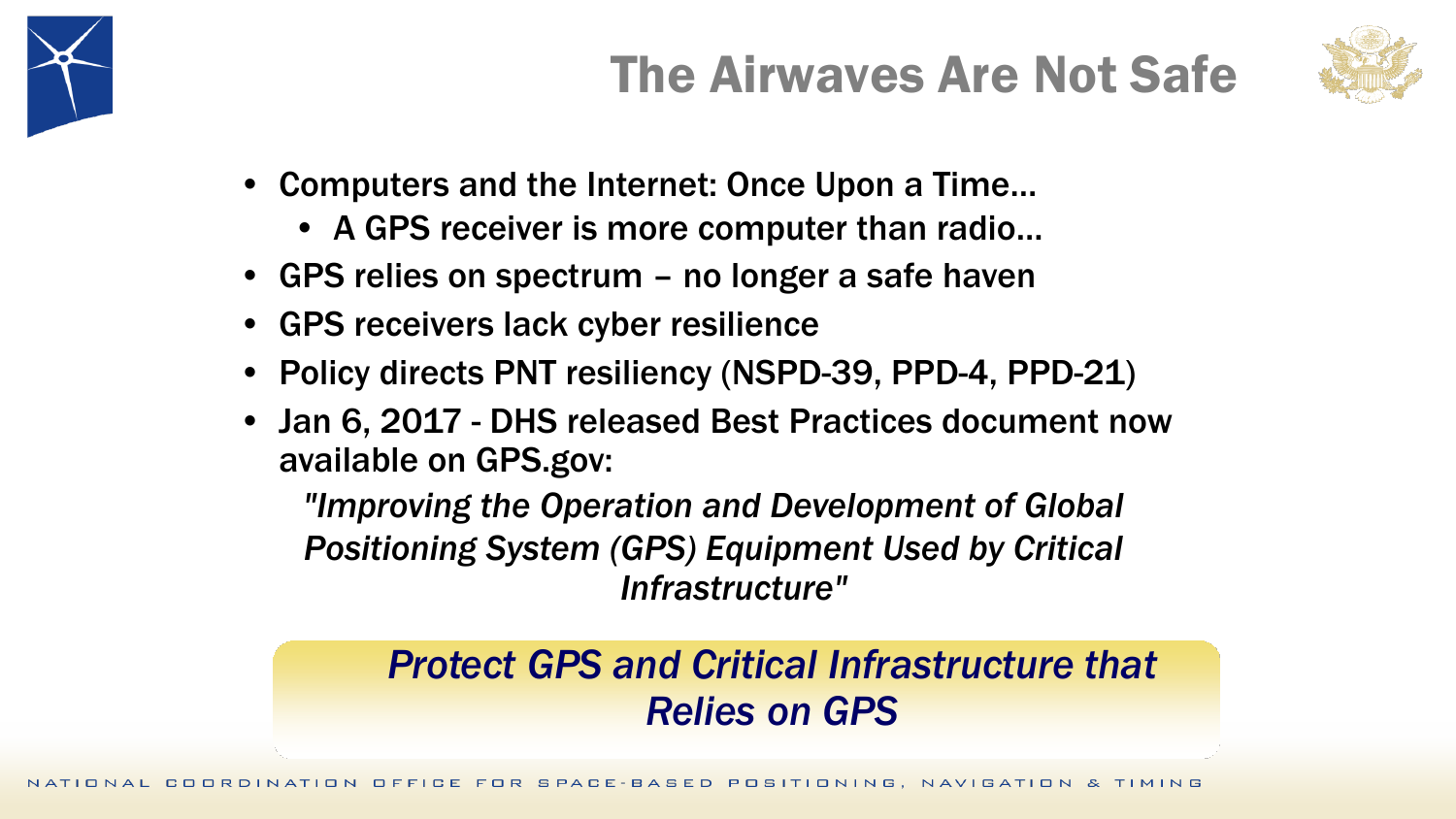

## GPS Cyber Resilience: Growing Issue



- GPS Receivers Lack Cyber Resilience
- Est. 600 Million GPS receivers in the U.S. today
	- National Security  $\sim 1\%$
	- Critical Infrastructure and Federal Systems ~ 1%
	- Private and Commercial ~ 98%
- Cross cuts communities

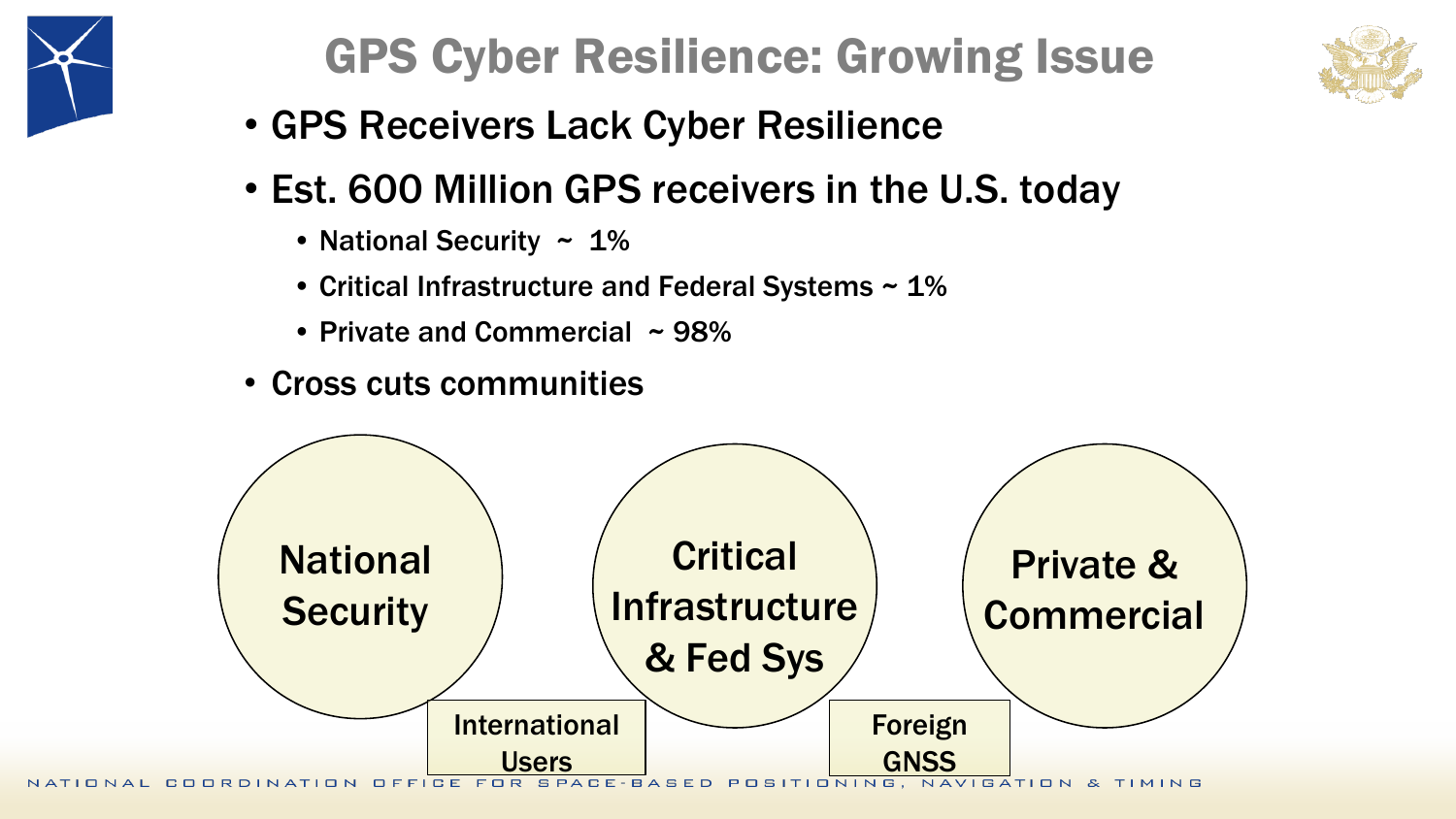



- CIOs: Include GPS enabled devices in Cybersecurity plans
- Be a demanding customer toughen GPS devices:
	- Incorporate valid range checking and other elements of latest GPS Interface Specification (IS-GPS-200 \*)
	- Incorporate DHS Best Practices (*Improving the Operation and Development of Global Positioning System (GPS) Equipment Used by Critical Infrastructure \*)*
	- \* Documents available on www.gps.gov

### *Protect GPS and Critical Infrastructure that Relies on GPS*